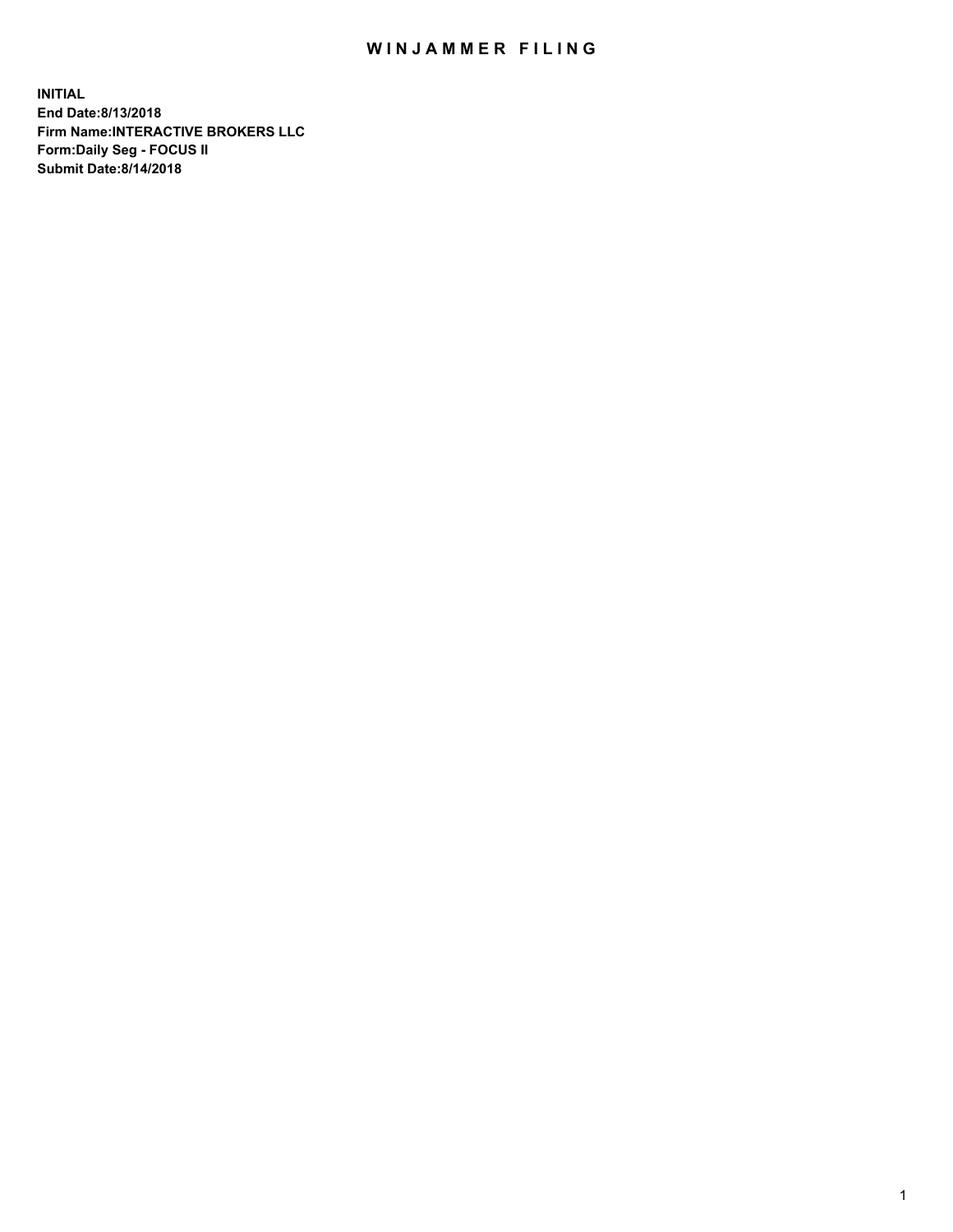**INITIAL End Date:8/13/2018 Firm Name:INTERACTIVE BROKERS LLC Form:Daily Seg - FOCUS II Submit Date:8/14/2018 Daily Segregation - Cover Page**

| Name of Company                                                                                                                                                                                                                                                                                                                | <b>INTERACTIVE BROKERS LLC</b>                                                                  |
|--------------------------------------------------------------------------------------------------------------------------------------------------------------------------------------------------------------------------------------------------------------------------------------------------------------------------------|-------------------------------------------------------------------------------------------------|
| <b>Contact Name</b>                                                                                                                                                                                                                                                                                                            | James Menicucci                                                                                 |
| <b>Contact Phone Number</b>                                                                                                                                                                                                                                                                                                    | 203-618-8085                                                                                    |
| <b>Contact Email Address</b>                                                                                                                                                                                                                                                                                                   | jmenicucci@interactivebrokers.c<br>om                                                           |
| FCM's Customer Segregated Funds Residual Interest Target (choose one):<br>a. Minimum dollar amount: ; or<br>b. Minimum percentage of customer segregated funds required:% ; or<br>c. Dollar amount range between: and; or<br>d. Percentage range of customer segregated funds required between:% and%.                         | $\overline{\mathbf{0}}$<br>$\overline{\mathbf{0}}$<br>155,000,000 245,000,000<br>0 <sub>0</sub> |
| FCM's Customer Secured Amount Funds Residual Interest Target (choose one):<br>a. Minimum dollar amount: ; or<br>b. Minimum percentage of customer secured funds required:% ; or<br>c. Dollar amount range between: and; or<br>d. Percentage range of customer secured funds required between:% and%.                           | $\overline{\mathbf{0}}$<br>0<br>80,000,000 120,000,000<br>0 <sub>0</sub>                        |
| FCM's Cleared Swaps Customer Collateral Residual Interest Target (choose one):<br>a. Minimum dollar amount: ; or<br>b. Minimum percentage of cleared swaps customer collateral required:% ; or<br>c. Dollar amount range between: and; or<br>d. Percentage range of cleared swaps customer collateral required between:% and%. | $\overline{\mathbf{0}}$<br><u>0</u><br>$\underline{0}$ $\underline{0}$<br>00                    |

Attach supporting documents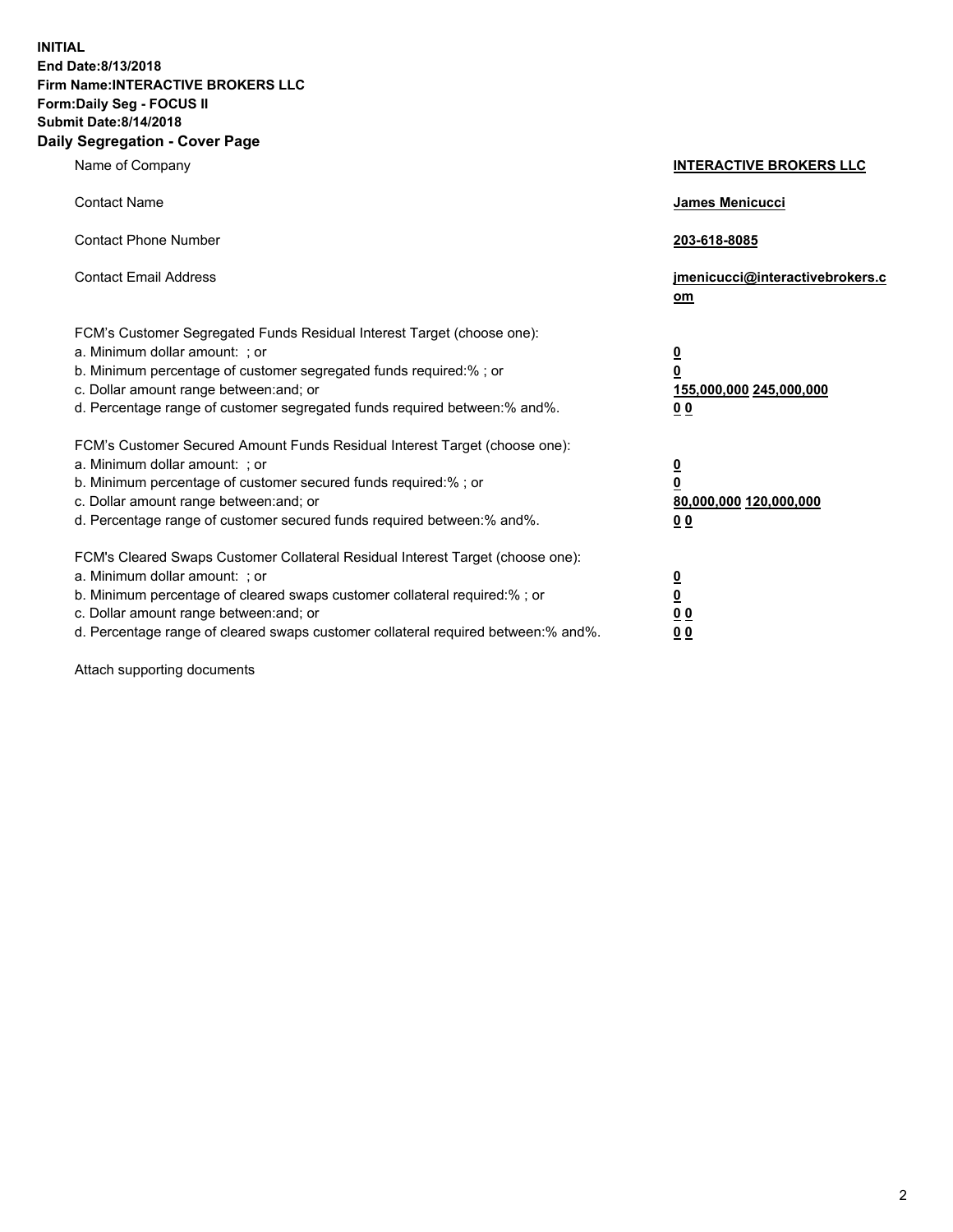## **INITIAL End Date:8/13/2018 Firm Name:INTERACTIVE BROKERS LLC Form:Daily Seg - FOCUS II Submit Date:8/14/2018 Daily Segregation - Secured Amounts**

|     | Daily Segregation - Secured Amounts                                                               |                                                 |
|-----|---------------------------------------------------------------------------------------------------|-------------------------------------------------|
|     | Foreign Futures and Foreign Options Secured Amounts                                               |                                                 |
|     | Amount required to be set aside pursuant to law, rule or regulation of a foreign                  | $0$ [7305]                                      |
|     | government or a rule of a self-regulatory organization authorized thereunder                      |                                                 |
| 1.  | Net ledger balance - Foreign Futures and Foreign Option Trading - All Customers                   |                                                 |
|     | A. Cash                                                                                           | 443,882,859 [7315]                              |
|     | B. Securities (at market)                                                                         | $0$ [7317]                                      |
| 2.  | Net unrealized profit (loss) in open futures contracts traded on a foreign board of trade         | -7,843,809 [7325]                               |
| 3.  | Exchange traded options                                                                           |                                                 |
|     | a. Market value of open option contracts purchased on a foreign board of trade                    | 452,919 [7335]                                  |
|     | b. Market value of open contracts granted (sold) on a foreign board of trade                      | -60,111 [7337]                                  |
| 4.  | Net equity (deficit) (add lines 1. 2. and 3.)                                                     | 436,431,858 [7345]                              |
| 5.  | Account liquidating to a deficit and account with a debit balances - gross amount                 | 2,946 [7351]                                    |
|     | Less: amount offset by customer owned securities                                                  | 0 [7352] 2,946 [7354]                           |
| 6.  | Amount required to be set aside as the secured amount - Net Liquidating Equity                    | 436,434,804 [7355]                              |
|     | Method (add lines 4 and 5)                                                                        |                                                 |
| 7.  | Greater of amount required to be set aside pursuant to foreign jurisdiction (above) or line<br>6. | 436,434,804 [7360]                              |
|     | FUNDS DEPOSITED IN SEPARATE REGULATION 30.7 ACCOUNTS                                              |                                                 |
| 1.  | Cash in banks                                                                                     |                                                 |
|     | A. Banks located in the United States                                                             | 71,483,964 [7500]                               |
|     | B. Other banks qualified under Regulation 30.7                                                    | 0 [7520] 71,483,964 [7530]                      |
| 2.  | Securities                                                                                        |                                                 |
|     | A. In safekeeping with banks located in the United States                                         | 372,048,125 [7540]                              |
|     | B. In safekeeping with other banks qualified under Regulation 30.7                                | 0 [7560] 372,048,125 [7570]                     |
| 3.  | Equities with registered futures commission merchants                                             |                                                 |
|     | A. Cash                                                                                           | $0$ [7580]                                      |
|     | <b>B.</b> Securities                                                                              | $0$ [7590]                                      |
|     | C. Unrealized gain (loss) on open futures contracts                                               | $0$ [7600]                                      |
|     | D. Value of long option contracts                                                                 | $0$ [7610]                                      |
|     | E. Value of short option contracts                                                                | 0 [7615] 0 [7620]                               |
| 4.  | Amounts held by clearing organizations of foreign boards of trade                                 |                                                 |
|     | A. Cash                                                                                           | $0$ [7640]                                      |
|     | <b>B.</b> Securities                                                                              | $0$ [7650]                                      |
|     | C. Amount due to (from) clearing organization - daily variation                                   | $0$ [7660]                                      |
|     | D. Value of long option contracts<br>E. Value of short option contracts                           | $0$ [7670]                                      |
| 5.  | Amounts held by members of foreign boards of trade                                                | 0 [7675] 0 [7680]                               |
|     | A. Cash                                                                                           | 109,728,453 [7700]                              |
|     | <b>B.</b> Securities                                                                              | $0$ [7710]                                      |
|     | C. Unrealized gain (loss) on open futures contracts                                               | 5,809,763 [7720]                                |
|     | D. Value of long option contracts                                                                 | 452,919 [7730]                                  |
|     | E. Value of short option contracts                                                                | <u>-60,111</u> [7735] <u>115,931,024</u> [7740] |
| 6.  | Amounts with other depositories designated by a foreign board of trade                            | 0 [7760]                                        |
| 7.  | Segregated funds on hand                                                                          | $0$ [7765]                                      |
| 8.  | Total funds in separate section 30.7 accounts                                                     | 559,463,113 [7770]                              |
| 9.  | Excess (deficiency) Set Aside for Secured Amount (subtract line 7 Secured Statement               | 123,028,309 [7380]                              |
|     | Page 1 from Line 8)                                                                               |                                                 |
| 10. | Management Target Amount for Excess funds in separate section 30.7 accounts                       | 80,000,000 [7780]                               |
| 11. | Excess (deficiency) funds in separate 30.7 accounts over (under) Management Target                | 43,028,309 [7785]                               |
|     |                                                                                                   |                                                 |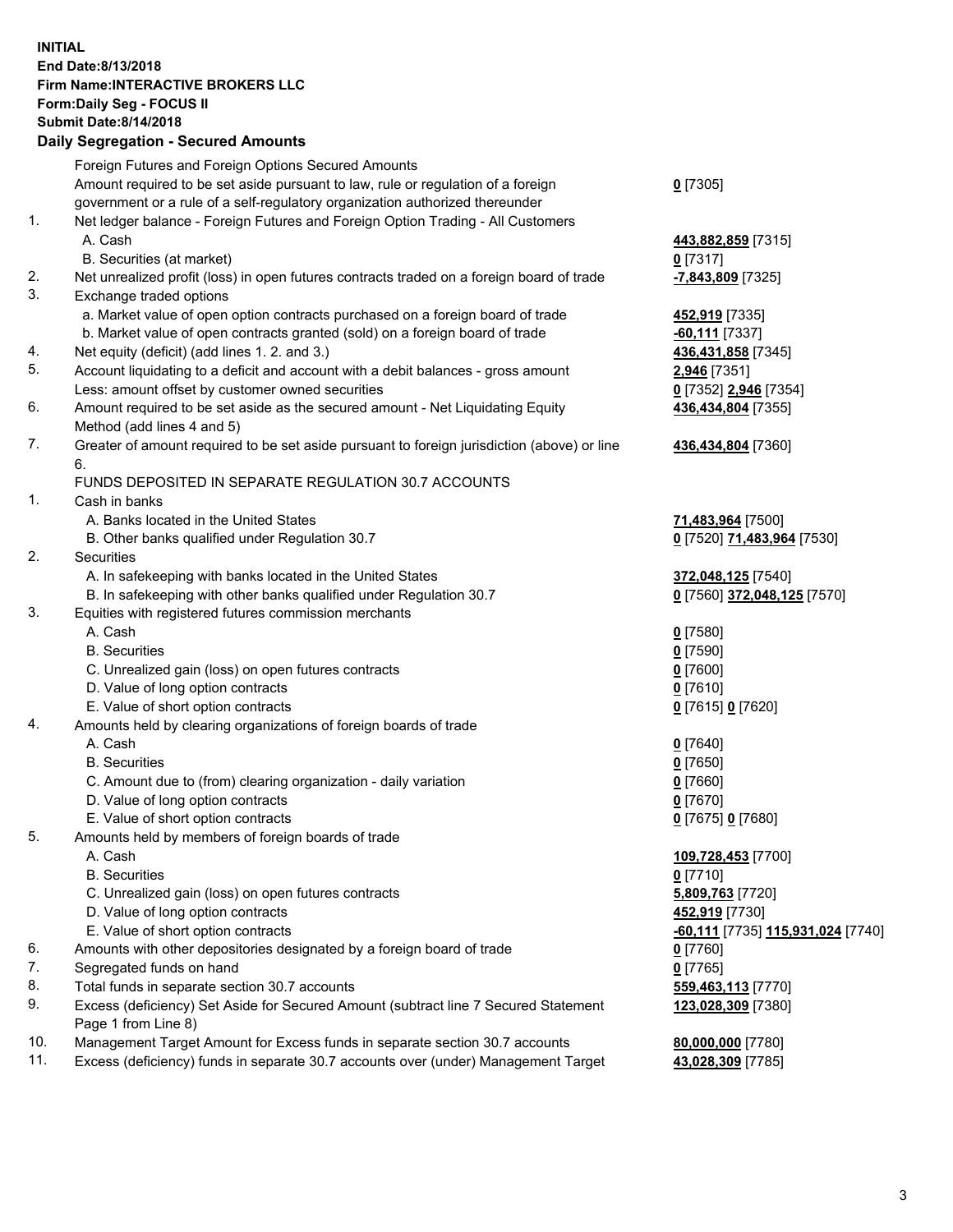**INITIAL End Date:8/13/2018 Firm Name:INTERACTIVE BROKERS LLC Form:Daily Seg - FOCUS II Submit Date:8/14/2018 Daily Segregation - Segregation Statement** SEGREGATION REQUIREMENTS(Section 4d(2) of the CEAct) 1. Net ledger balance A. Cash **3,913,357,179** [7010] B. Securities (at market) **0** [7020] 2. Net unrealized profit (loss) in open futures contracts traded on a contract market **-62,700,261** [7030] 3. Exchange traded options A. Add market value of open option contracts purchased on a contract market **172,251,656** [7032] B. Deduct market value of open option contracts granted (sold) on a contract market **-202,503,311** [7033] 4. Net equity (deficit) (add lines 1, 2 and 3) **3,820,405,263** [7040] 5. Accounts liquidating to a deficit and accounts with debit balances - gross amount **163,811** [7045] Less: amount offset by customer securities **0** [7047] **163,811** [7050] 6. Amount required to be segregated (add lines 4 and 5) **3,820,569,074** [7060] FUNDS IN SEGREGATED ACCOUNTS 7. Deposited in segregated funds bank accounts A. Cash **908,745,071** [7070] B. Securities representing investments of customers' funds (at market) **1,964,835,120** [7080] C. Securities held for particular customers or option customers in lieu of cash (at market) **0** [7090] 8. Margins on deposit with derivatives clearing organizations of contract markets A. Cash **26,164,301** [7100] B. Securities representing investments of customers' funds (at market) **1,169,261,845** [7110] C. Securities held for particular customers or option customers in lieu of cash (at market) **0** [7120] 9. Net settlement from (to) derivatives clearing organizations of contract markets **-5,351,626** [7130] 10. Exchange traded options A. Value of open long option contracts **172,230,884** [7132] B. Value of open short option contracts **-202,519,124** [7133] 11. Net equities with other FCMs A. Net liquidating equity **0** [7140] B. Securities representing investments of customers' funds (at market) **0** [7160] C. Securities held for particular customers or option customers in lieu of cash (at market) **0** [7170] 12. Segregated funds on hand **0** [7150] 13. Total amount in segregation (add lines 7 through 12) **4,033,366,471** [7180] 14. Excess (deficiency) funds in segregation (subtract line 6 from line 13) **212,797,397** [7190] 15. Management Target Amount for Excess funds in segregation **155,000,000** [7194] **57,797,397** [7198]

16. Excess (deficiency) funds in segregation over (under) Management Target Amount Excess